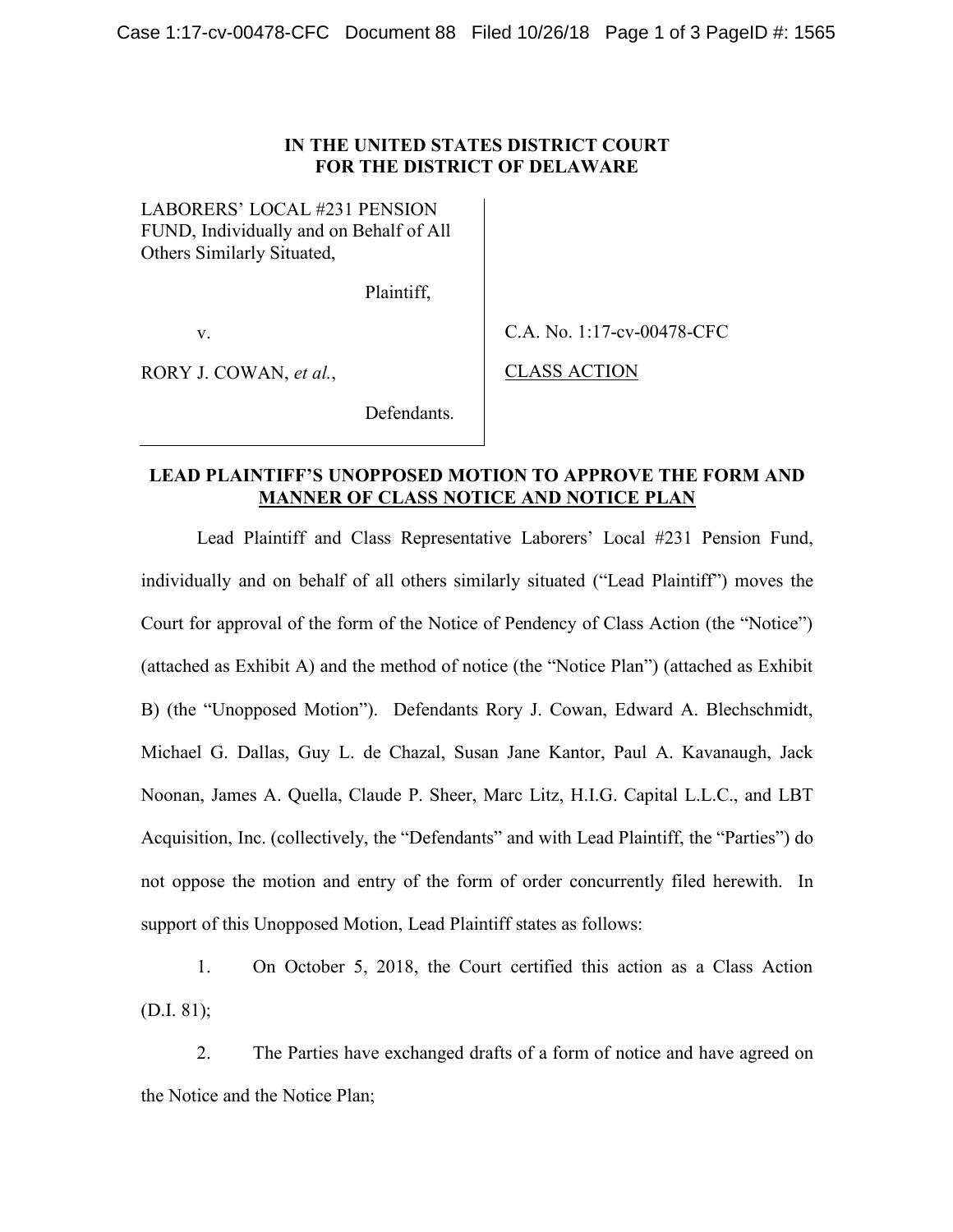3. Lionbridge Technologies, Inc. ("Lionbridge") shall produce records Lionbridge Technologies, Inc. ("Lionbridge") shall produce records sufficient to show the record holders of Lionbridge common stock as of the close of business on January 27, 2017 within 14 business days of the date of entry of an Order business on January 27, 2017 within 14 business days of the date of entry of an Order granting this Motion; granting this Motion;

4. The Parties agree and submit that the Notice and the Notice Plan comply 4. The Parties agree and submit that the Notice and the Notice Plan comply with the requirements of due process and with Rule 23 of the Federal Rules of Civil with the requirements of due process and with Rule 23 of the Federal Rules of Civil Procedure; and Procedure; and

5. The enclosed form of Notice does not provide a specific deadline for The enclosed form of Notice does not provide a specific deadline for exclusion requests to be filed. The deadline, which will be indicated in the final Notice, exclusion requests to be filed. The deadline, which will be indicated in the final Notice, will be 45 calendar days after the date the Notice is mailed. will be 45 calendar days after the date the Notice is mailed.

WHEREFORE, pursuant to Rule 23 of the Federal Rules of Civil Procedure, Lead Plaintiff requests that the Notice and the Notice Plan be approved by the Court. Plaintiff requests that the Notice and the Notice Plan be approved by the Court.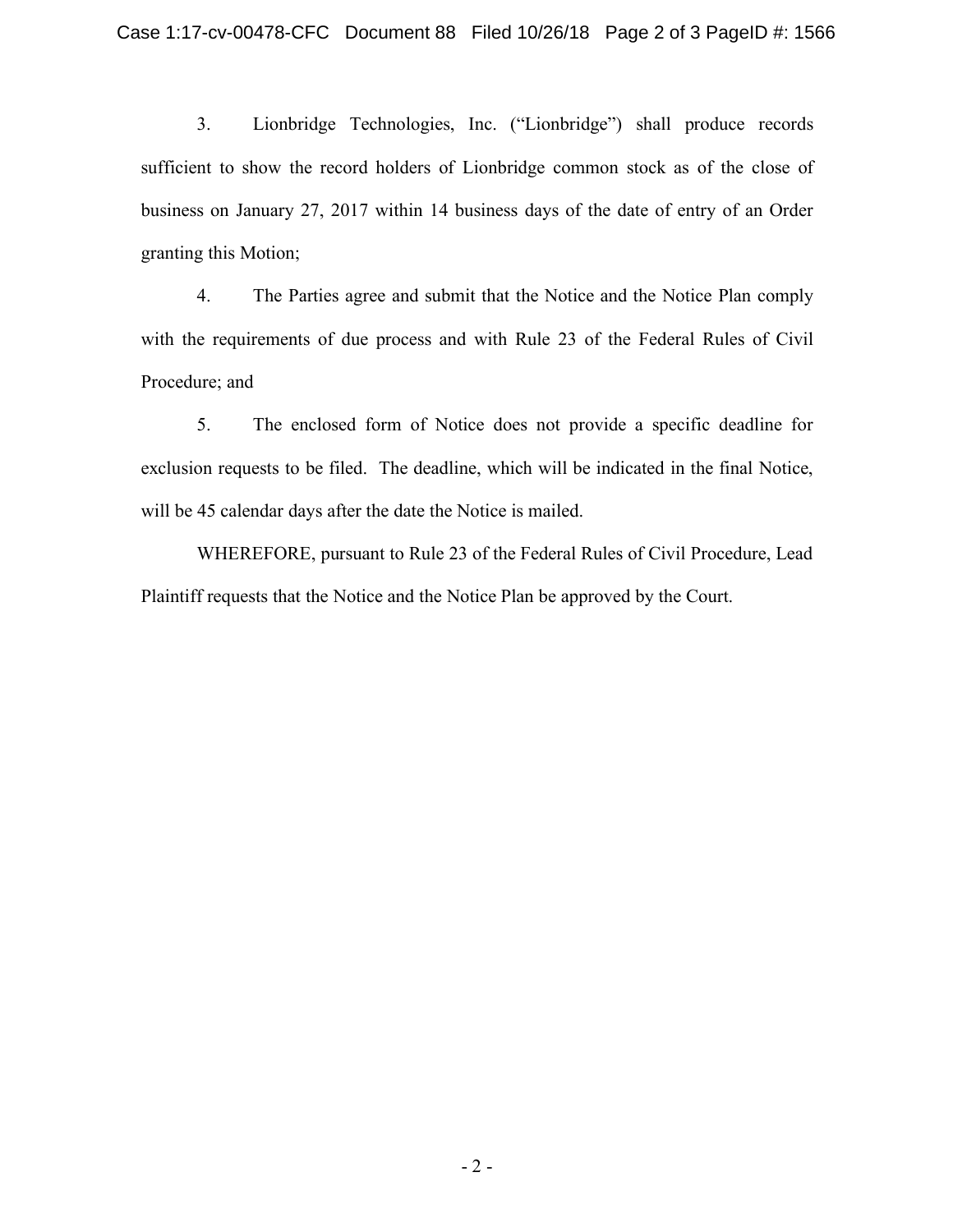#### ANDREWS & SPRINGER LLC ANDREWS & SPRINGER LLC

*Of Counsel*:

Randall J. Baron Randall J. Baron David T. Wissbroecker David T. Wissbroecker 3801 Kennett Pike ROBBINS GELLER RUDMAN ROBBINS GELLER RUDMAN & DOWD LLP & DOWD LLP 655 West Broadway, Suite 1900 655 West Broadway, Suite 1900 San Diego, CA 92101 San Diego, CA 92101 Telephone: (619) 231-1058 Telephone: (619) 231- Facsimile: (619) 231-7423 Facsimile: (619) 231-7423

Christopher H. Lyons (#5493) Christopher H. Lyons (#5493) ROBBINS GELLER RUDMAN ROBBINS GELLER RUDMAN & DOWD LLP & DOWD LLP 414 Union Street, Suite 900 414 Union Street, Suite 900 Nashville, TN 37219 Nashville, TN 37219 Telephone: (615) 244-2203 Telephone: (615) 244- Facsimile: (615) 252-3798 Facsimile: (615) 252-3798

*Lead Counsel for Plaintiff Lead Counsel for Plaintiff* 

Patrick J. O'Hara Patrick J. O'Hara CAVANAGH & O'HARA CAVANAGH & O'HARA 2319 West Jefferson Street 2319 West Jefferson Street Springfield, IL 62702 Springfield, IL 62702 Telephone: (217) 544-1771 Telephone: (217) 544-1771 Facsimile: (217) 544-9894 Facsimile: (217) 544-9894

*Additional Counsel for Plaintiff Additional Counsel for Plaintiff* 

Dated: October 26, 2018 Dated: October 26, 2018

*/s/ David M. Sborz /s/ David M. Sborz* 

Peter B. Andrews (#4623) *Of Counsel:* Peter B. Andrews (#4623) Craig J. Springer (#5529) Craig J. Springer (#5529) David M. Sborz (#6203) 3801 Kennett Pike Building C, Suite 305 Building C, Suite 305 Wilmington, DE 19807 Wilmington, DE 19807 Telephone: (302) 504-4957 Telephone: (302) 504- Facsimile: (302) 397-2681 Facsimile: (302) 397-2681 Email: pandrews@andrewsspringer.com Email: pandrews@andrewsspringer. com cspringer@andrewsspringer.com cspringer@andrewsspringer. com dsborz@andrewsspringer.com dsborz@andrewsspringer.com

*Delaware Counsel for Plaintiff Delaware Counsel for Plaintiff*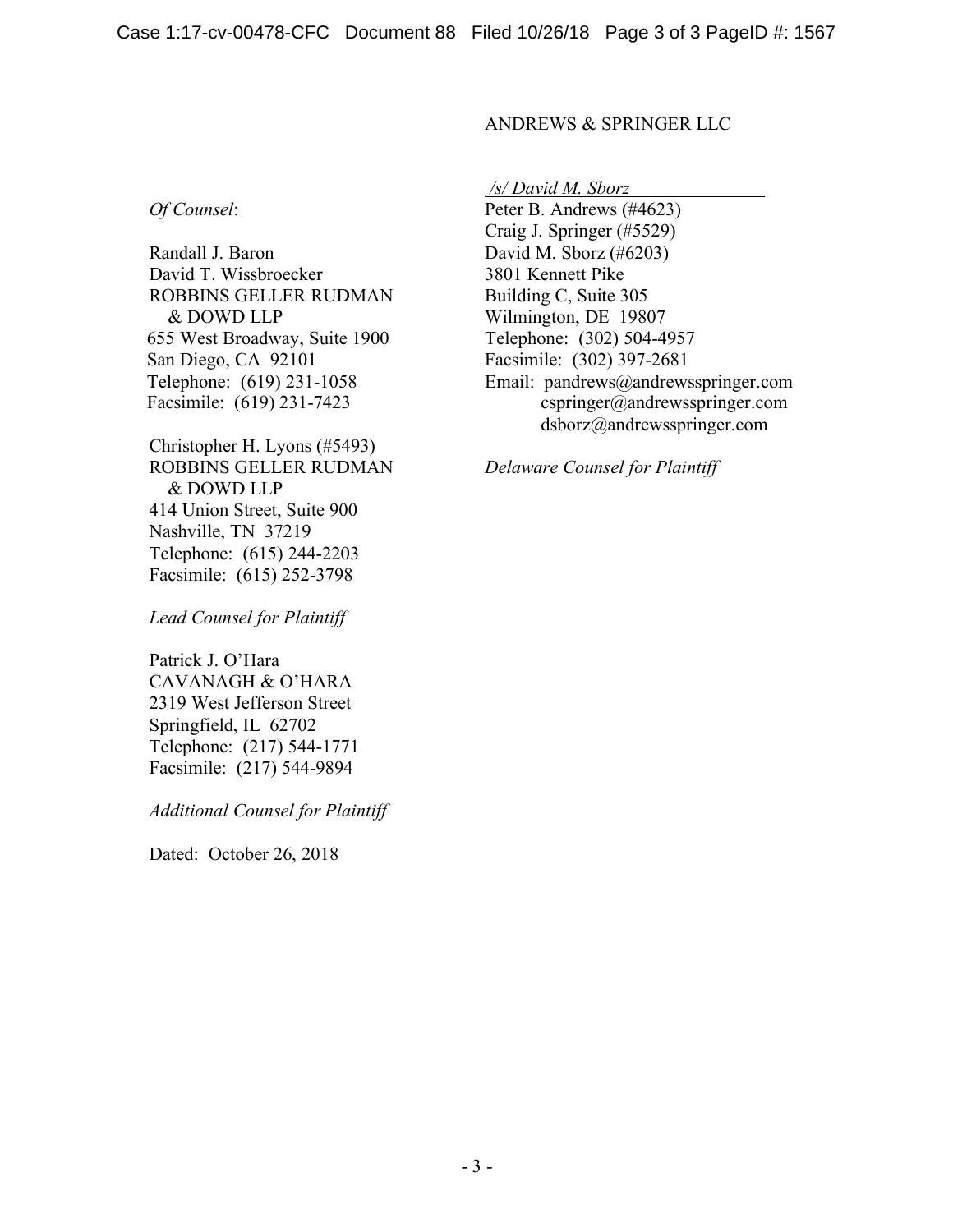Case 1:17-cv-00478-CFC Document 88-1 Filed 10/26/18 Page 1 of 9 PageID #: 1568

# **EXHIBIT A**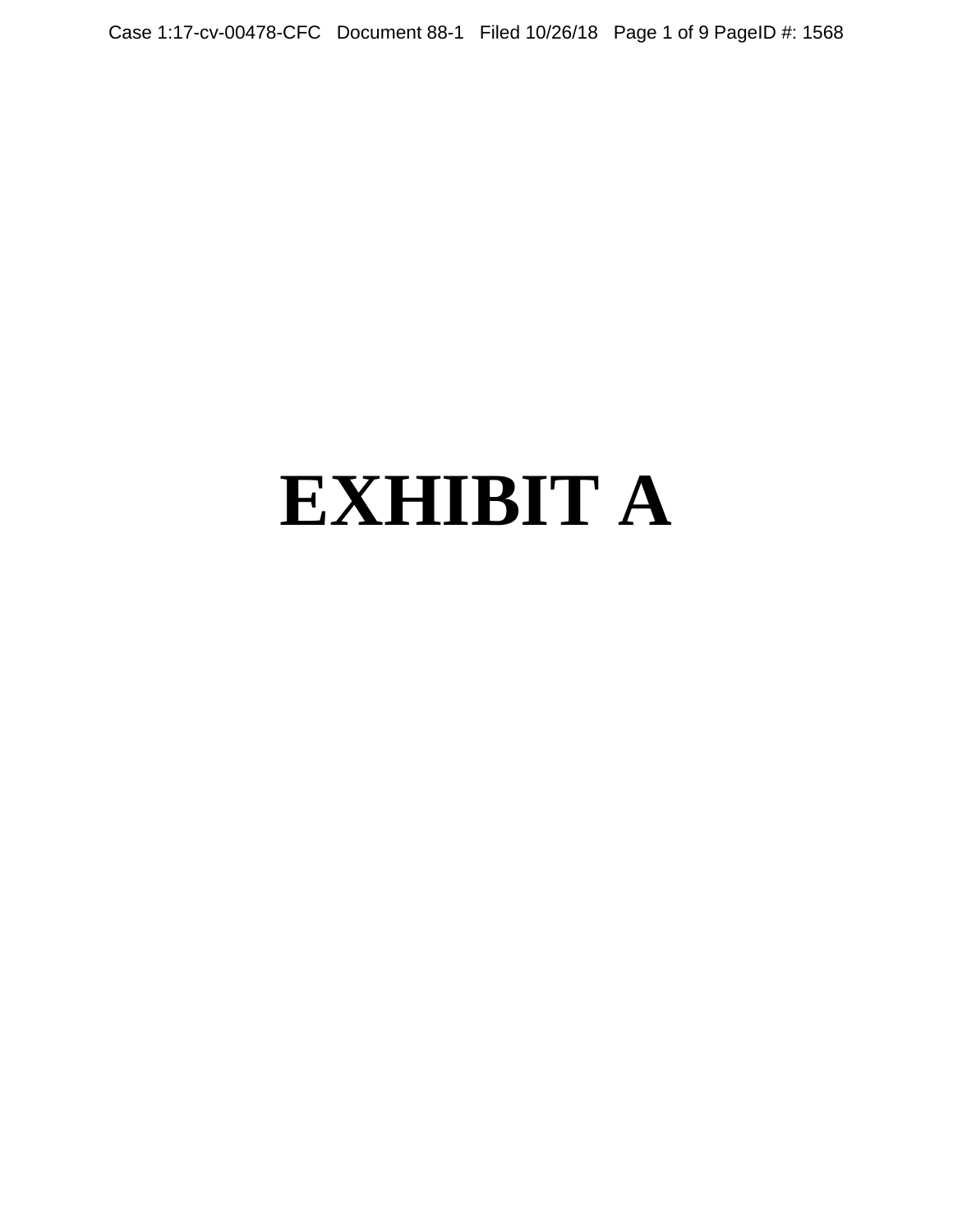LABORERS' LOCAL #231 PENSION LABORERS' LOCAL #231 PENSION FUND, Individually and on Behalf of All FUND, Individually and on Behalf of All Others Similarly Situated, Others Similarly Situated,

Plaintiff, Plaintiff,

v.

v. C.A. No. 1:17-cv-00478-CFC

RORY J. COWAN, *et al.*, CLASS ACTION

CLASS ACTION

Defendants. Defendants.

## **NOTICE OF PENDENCY OF CLASS ACTION NOTICE OF PENDENCY OF CLASS ACTION**

## TO: ALL HOLDERS OF LIONBRIDGE TECHNOLOGIES, INC. COMMON TO: ALL HOLDERS OF LIONBRIDGE TECHNOLOGIES, INC. COMMON STOCK AS OF THE CLOSE OF BUSINESS ON JANUARY 27, 2017

## **PLEASE READ THIS ENTIRE NOTICE CAREFULLY. YOU MAY BE A PLEASE READ THIS ENTIRE NOTICE CAREFULLY. YOU MAY BE A MEMBER OF THE CLASS DESCRIBED HEREIN. AS SUCH, YOUR RIGHTS MEMBER OF THE CLASS DESCRIBED HEREIN. AS SUCH, YOUR RIGHTS MAY BE AFFECTED BY A PENDING LAWSUIT. MAY BE AFFECTED BY A PENDING LAWSUIT.**

This is an important legal notice sent to you by order of the United States District This is an important legal notice sent to you by order of the United States District Court for the District of Delaware (referred to as the "District Court"). This Notice is sent Court for the District of Delaware (referred to as the "District Court"). This Notice is sent to inform you: (1) that this action is pending before the Honorable Judge Colm F. Connolly; to inform you: (1) that this action is pending before the Honorable Judge Colm F. Connolly; (2) that the District Court has determined that this action may proceed as a class action; (2) that the District Court has determined that this action may proceed as a class action; (3) how this action may affect your legal rights; and (4) the steps you may take in relation (3) how this action may affect your legal rights; and (4) the steps you may take in relation to the action. This notice is not an expression by the District Court of any opinion regarding to the action. This notice is not an expression by the District Court of any opinion regarding the merits of any of the claims or defenses asserted by the parties. the merits of any of the claims or defenses asserted by the parties.

### **1. What Is This Notice And Why Is It Important? What Is This Notice And Why Is It Important?**

The District Court has certified this lawsuit as a class action. A class action is a The District Court has certified this lawsuit as a class action. A class action is a lawsuit in which one or more individual(s) and/or entity(ies) sue an individual(s) and/or lawsuit in which one or more individual(s) and/or entity(ies) sue an individual(s) and/or other entity on behalf of all other people and/or entities who are allegedly in a similar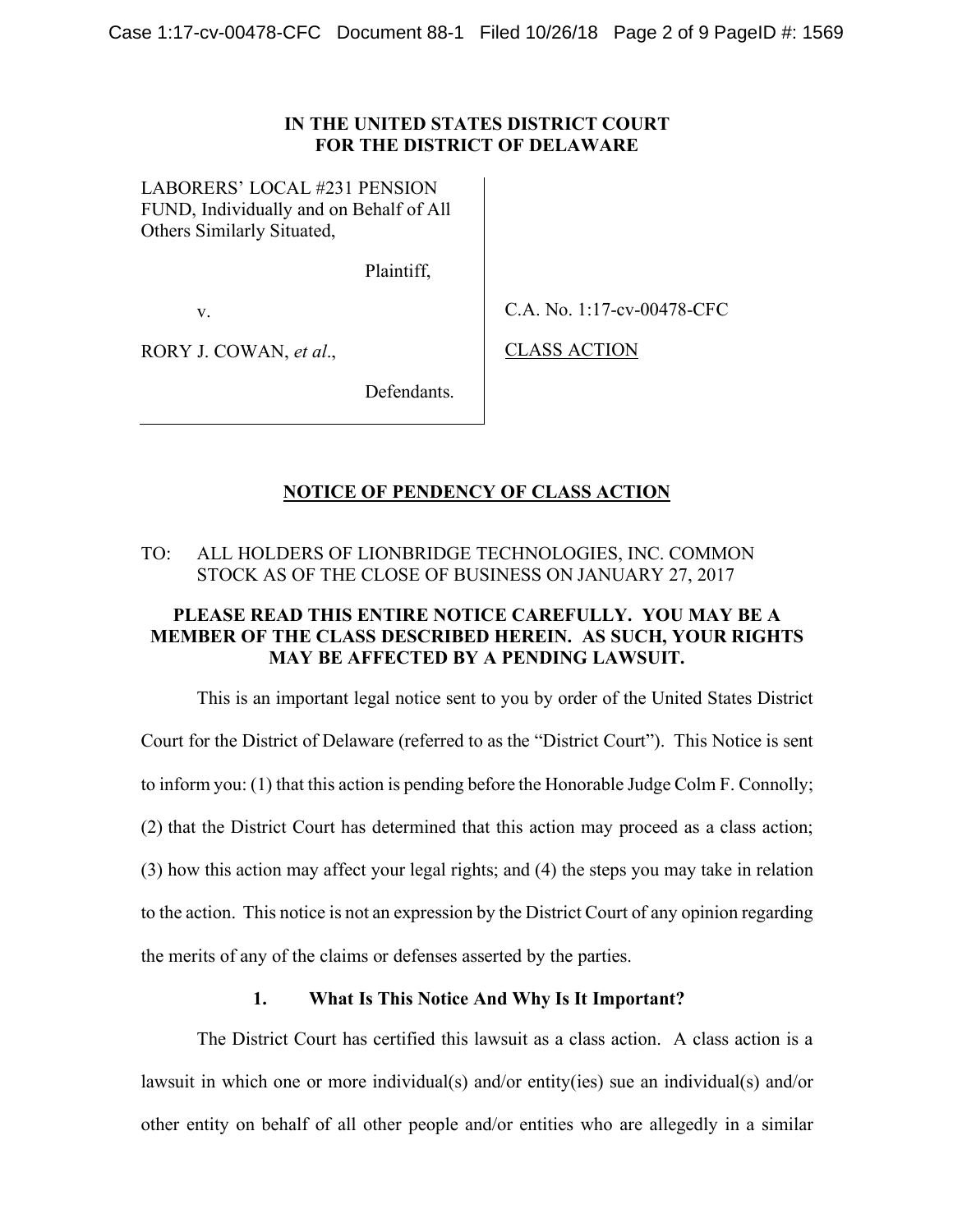position. Collectively, the people and/or entities bringing the lawsuit are referred to as a position. Collectively, the people and/or entities bringing the lawsuit are referred to as a "Class" and individually as "Class Members." In a class action, the court proceeding "Class" and individually as "Class Members." In a class action, the court proceeding resolves certain issues, legal claims and/or defenses for all Class Members in one lawsuit, resolves certain issues, legal claims and/or defenses for all Class Members in one lawsuit, except for those who ask to be excluded from the Class (as discussed below). If you held except for those who ask to be excluded from the Class (as discussed below). If you held Lionbridge Technologies, Inc. (referred to as "Lionbridge") common stock as of the close Lionbridge Technologies, Inc. (referred to as "Lionbridge") common stock as of the close of business on January 27, 2017 and were entitled to vote on the merger of Lionbridge and LBT Merger Sub, Inc. (referred to as the "Merger"), you may be a Class Member, and if so, this lawsuit will affect your legal rights. *Please read this entire notice carefully*. so, this lawsuit will affect your legal rights. *Please read this entire notice carefully.* 

#### **2. What Is This Lawsuit About? What Is This Lawsuit About?**

On April 27, 2017, an action entitled *Laborers' Local #231 Pension Fund v.*  On April 27, 2017, an action entitled *Laborers' Local #231 Pension Fund v. Cowan, et al.*, Case No. 1:17-cv-00478-CFC was filed in the District Court. The District *Cowan, et al.,* Case No. 1:17-cv-00478-CFC was filed in the District Court. The District Court appointed Laborers' Local #231 Pension Fund as Lead Plaintiff and then certified it Court appointed Laborers' Local #231 Pension Fund as Lead Plaintiff and then certified it as the Class Representative. Lead Plaintiff alleges in its Second Amended Complaint for as the Class Representative. Lead Plaintiff alleges in its Second Amended Complaint for Violation of the Federal Securities Laws, filed on May 11, 2018 (the "Complaint") that the Violation of the Federal Securities Laws, filed on May 11, 2018 (the "Complaint") that the members of Lionbridge's board of directors (Rory J. Cowan, Edward A. Blechschmidt, members of Lionbridge's board of directors (Rory J. Cowan, Edward A. Blechschmidt, Michael G. Dallas, Guy L. de Chazal, Susan Jane Kantor, Paul A. Kavanaugh, Jack Michael G. Dallas, Guy L. de Chazal, Susan Jane Kantor, Paul A. Kavanaugh, Jack Noonan, James A. Quella and Claude P. Sheer, referred to as the "Director Defendants") Noonan, James A. Quella and Claude P. Sheer, referred to as the "Director Defendants") and certain of its officers (Chief Financial Officer Marc Litz, in addition to Chief Executive and certain of its officers (Chief Financial Officer Marc Litz, in addition to Chief Executive Officer Rory J. Cowan, referred to as the "Officer Defendants"), as well as H.I.G. Capital Officer Rory J. Cowan, referred to as the "Officer Defendants"), as well as H.I.G. Capital LLC and LBT Acquisition, Inc. (referred to as the "HIG Defendants," and together with LLC and LBT Acquisition, Inc. (referred to as the "HIG Defendants," and together with the Director Defendants and the Officer Defendants, "Defendants") are liable because the the Director Defendants and the Officer Defendants, "Defendants") are liable because the proxy statement recommending the acquisition of Lionbridge by the HIG Defendants, proxy statement recommending the acquisition of Lionbridge by the HIG Defendants, which Defendants disseminated (and/or controlled a person who disseminated), materially which Defendants disseminated (and/or controlled a person who disseminated), materially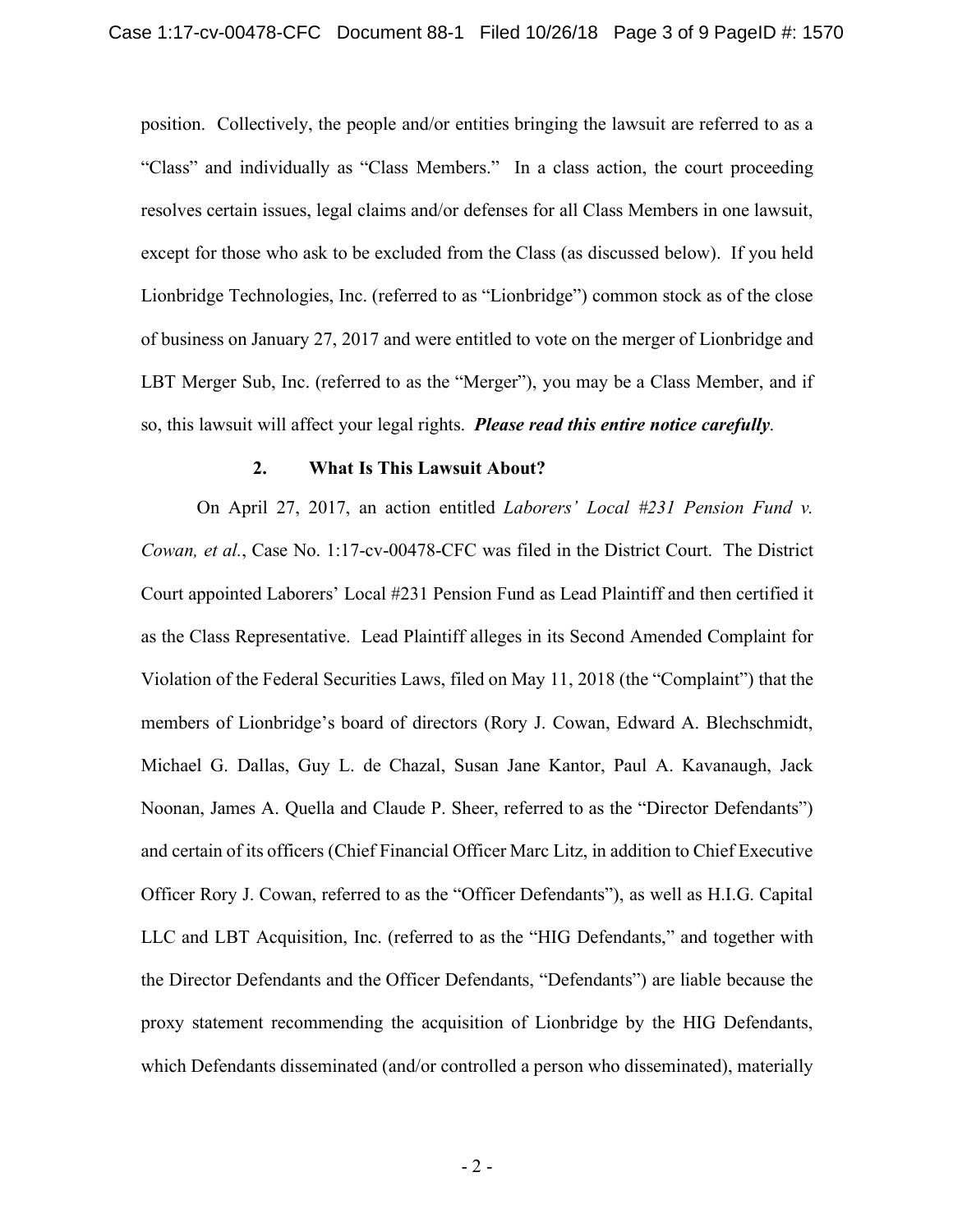misled Lionbridge shareholders in violation of  $\S$ [14(a) and 20(a) of the Securities Exchange Act of 1934 and SEC Rule 14a-9 promulgated thereunder. Exchange Act of 1934 and SEC Rule 14a-9 promulgated thereunder.

Defendants moved to dismiss Lead Plaintiff's Complaint, and the District Court Defendants moved to dismiss Lead Plaintiff's Complaint, and the District Court granted, in part, and denied, in part, that motion on July 2, 2018. The remaining issues in granted, in part, and denied, in part, that motion on July 2, 2018. The remaining issues in this action include whether or not the Defendants materially misled shareholders by this action include whether or not the Defendants materially misled shareholders by representing in the proxy statement that Lionbridge's directors considered the fairness representing in the proxy statement that Lionbridge's directors considered the fairness opinion issued by their financial advisor to be a positive reason supporting the directors' opinion issued by their financial advisor to be a positive reason supporting the directors' decision to approve the Merger, without disclosing to shareholders that the financial decision to approve the Merger, without disclosing to shareholders that the financial projections on which the financial advisor based that opinion did not reflect any future projections on which the financial advisor based that opinion did not reflect any future acquisitions and, if so, whether the members of the Class suffered damages as a result of acquisitions and, if so, whether the members of the Class suffered damages as a result of that materially misleading proxy statement. Defendants deny all of the claims asserted in that materially misleading proxy statement. Defendants deny all of the claims asserted in the action, and deny any liability to any members of the Class.

The District Court has not ruled on the merits of Lead Plaintiff's claims or The District Court has not ruled on the merits of Lead Plaintiff's claims or Defendants' defenses. The litigation remains ongoing. Please note that this Notice does Defendants' defenses. The litigation remains ongoing. Please note that this Notice does not describe all claims and defenses asserted by the parties. The section entitled "How Do not describe all claims and defenses asserted by the parties. The section entitled "How Do I Find Out More About This Lawsuit?" describes the process by which you can obtain I Find Out More About This Lawsuit?" describes the process by which you can obtain additional information. additional information.

If you held Lionbridge common stock as of the close of business on January 27, If you held Lionbridge common stock as of the close of business on January 27, 2017 and were entitled to vote on the Merger, you may be a Class Member, and if so, this 2017 and were entitled to vote on the Merger, you may be a Class Member, and if so, this lawsuit will affect your legal rights to sue defendants now and in the future. *Please read*  lawsuit will affect your legal rights to sue defendants now and in the future. *Please read this entire notice carefully to decide what to do*. *this entire notice carefully to decide what to do.* 

On October 5, 2018, the District Court certified claims in this lawsuit for class On October 5, 2018, the District Court certified claims in this lawsuit for class action treatment to be pursued by Lead Plaintiff and Class Representative on behalf of all action treatment to be pursued by Lead Plaintiff and Class Representative on behalf of all holders of Lionbridge common stock as of the close of business on the record date, January holders of Lionbridge common stock as of the close of business on the record date, January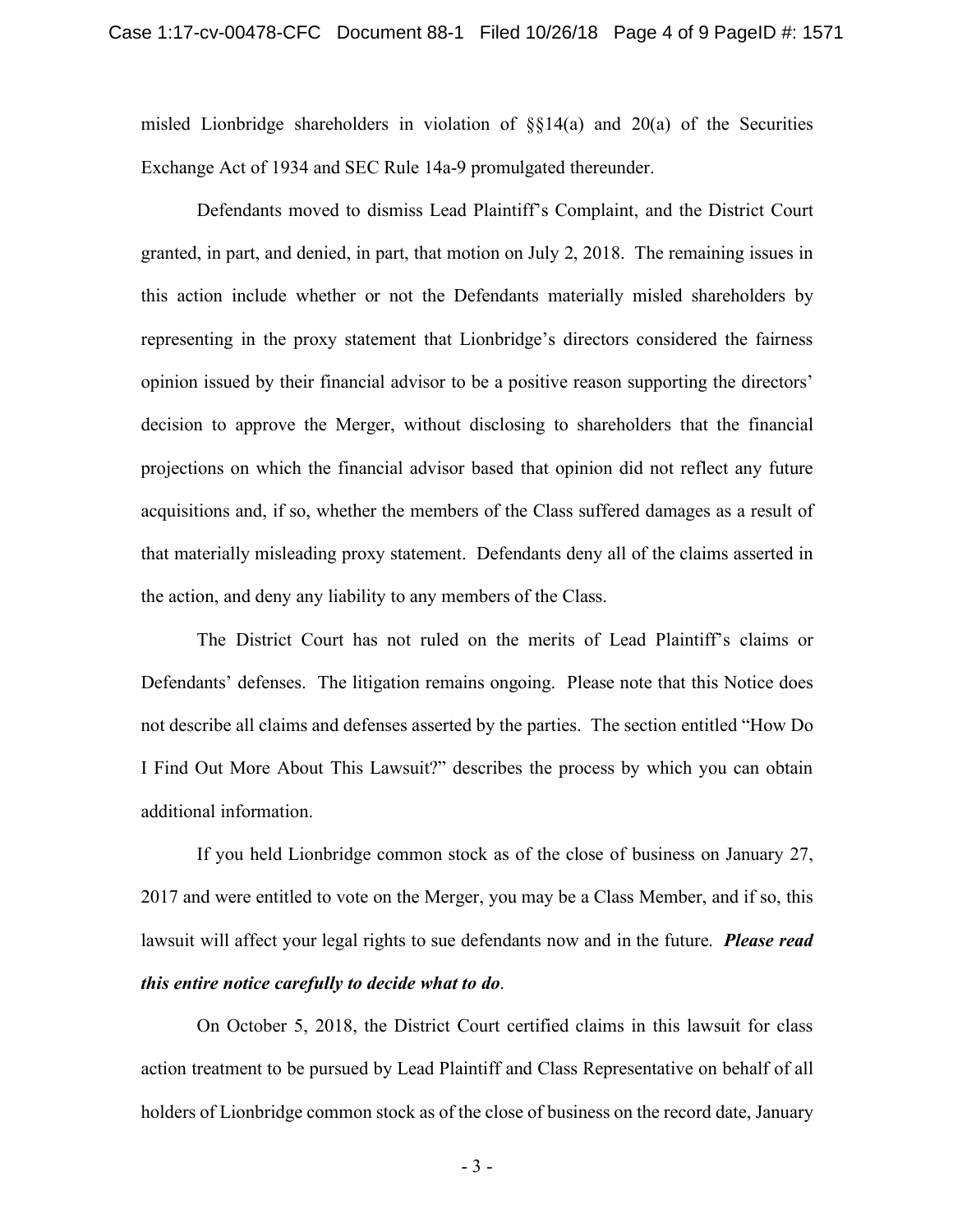27, 2017, who were entitled to vote on the Merger, and suffered loss as a result of 27, 2017, who were entitled to vote on the Merger, and suffered loss as a result of Defendants' violations of §§14(a) and 20(a) of the Securities Exchange Act of 1934 in Defendants' violations of §§14(a) and 20(a) of the Securities Exchange Act of 1934 in connection with the Merger. Excluded from the Class are Defendants, the officers and connection with the Merger. Excluded from the Class are Defendants, the officers and directors of Lionbridge at all relevant times, members of their immediate families and their directors of Lionbridge at all relevant times, members of their immediate families and their legal representatives, heirs, successors, or assignees, and any entity in which Defendants legal representatives, heirs, successors, or assignees, and any entity in which Defendants have or had a controlling interest. The District Court's order certifying the Class does not have or had a controlling interest. The District Court's order certifying the Class does not guarantee that Class Members will receive money or benefits; that will be decided later in guarantee that Class Members will receive money or benefits; that will be decided later in the lawsuit. In certifying this case as a class action, the District Court made no decision as the lawsuit. In certifying this case as a class action, the District Court made no decision as to the merits of Lead Plaintiff's or the Class's claims or Defendants' defenses.

Please note that the District Court's order certifying the Class may later be changed Please note that the District Court's order certifying the Class may later be changed after the parties exchange evidence and the District Court rules on various legal matters. after the parties exchange evidence and the District Court rules on various legal matters. Unless the District Court rescinds its order certifying the Class, all orders of this District Unless the District Court rescinds its order certifying the Class, all orders of this District Court, whether favorable or not to the Class, will be binding on any Class Members who Court, whether favorable or not to the Class, will be binding on any Class Members who do not opt out or exclude themselves. *See* p. for further discussion. This includes any judgments entered by the District Court, whether or not favorable to the Class, which will judgments entered by the District Court, whether or not favorable to the Class, which will be binding on all Class Members who do not exclude themselves. be binding on all Class Members who do not exclude themselves.

## **3. How Do I Know If I am a Class Member? 3. How Do I Know If I am a Class Member?**

According to the District Court's order, you are a Class Member if you fit this According to the District Court's order, you are a Class Member if you fit this description: description:

all holders of Lionbridge common stock on the record date, January 27, all holders of Lionbridge common stock on the record date, January 27, 2017, who were entitled to vote on the Merger and suffered loss as a result 2017, who were entitled to vote on the Merger and suffered loss as a result of Defendants' violations of  $\S\S14(a)$  and 20(a) of the Securities Exchange Act of 1934 in connection with the Merger. Excluded from the Class are Act of 1934 in connection with the Merger. Excluded from the Class are Defendants, the officers and directors of Lionbridge at all relevant times, Defendants, the officers and directors of Lionbridge at all relevant times, members of their immediate families and their legal representatives, heirs, members of their immediate families and their legal representatives, heirs, successors, or assignees, and any entity in which Defendants have or had a successors, or assignees, and any entity in which Defendants have or had a controlling interest. controlling interest.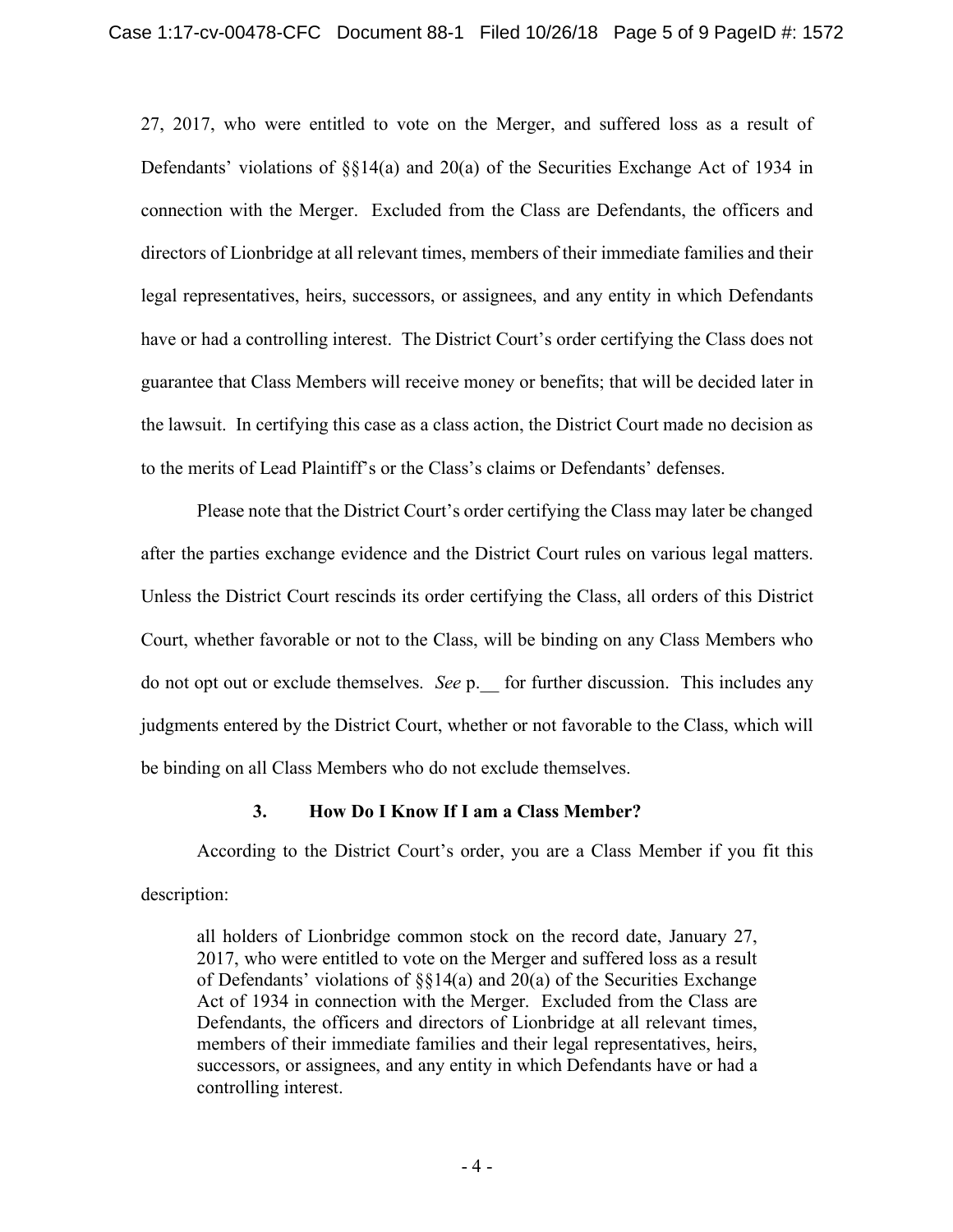If you are a Class Member, you must decide either to stay in this lawsuit or exclude If you are a Class Member, you must decide either to stay in this lawsuit or exclude yourself, as described below. You may enter an appearance through your own attorney at yourself, as described below. You may enter an appearance through your own attorney at your own expense if you so desire. If you are a legal representative for a deceased's estate your own expense if you so desire. If you are a legal representative for a deceased's estate or an individual who is no longer in charge of his or her own financial matters, and you believe they fall within this definition, read this Notice carefully to decide what steps to believe they fall within this definition, read this Notice carefully to decide what steps to take on their behalf. take on their behalf.

#### **4. If I Am A Class Member, What Are My Options? 4 If I Am A Class Member, What Are My Options?**

If you are a Class Member, you have a right to stay in the case as a Class Member If you are a Class Member, you have a right to stay in the case as a Class Member or be excluded from the lawsuit. You have to decide this very soon. or be excluded from the lawsuit. You have to decide this very soon.

#### **Option 1. Do Nothing. Stay In The Lawsuit. Option 1. Do Nothing. Stay In The Lawsuit.**

You have the right to stay in the lawsuit as a Class Member and await the outcome You have the right to stay in the lawsuit as a Class Member and await the outcome of the case. You need to do nothing if you wish to remain in this lawsuit. It will cost you of the case. You need to do nothing if you wish to remain in this lawsuit. It will cost you nothing. If you decide to stay in the lawsuit as a Class Member, you will be bound by all nothing. If you decide to stay in the lawsuit as a Class Member, you will be bound by all orders, judgments, and decisions of the District Court whether favorable or unfavorable to you or the Class. At the end of the case, you may receive money or other benefits as may you or the Class. At the end of the case, you may receive money or other benefits as may be awarded as a result of a trial or as a result of a settlement reached between Lead Plaintiff be awarded as a result of a trial or as a result of a settlement reached between Lead Plaintiff and Defendants, or you may receive nothing. You do not need to do anything to keep open and Defendants, or you may receive nothing. You do not need to do anything to keep open the possibility of getting money or benefits from the lawsuit. the possibility of getting money or benefits from the lawsuit.

If you stay in the case, Lead Plaintiff will pursue the claims and remedies on your If you stay in the case, Lead Plaintiff will pursue the claims and remedies on your behalf. There is no guarantee that Lead Plaintiff will be successful with its claims and/or behalf. There is no guarantee that Lead Plaintiff will be successful with its claims and/or win the lawsuit at trial or earlier or later. If the Class is awarded money or benefits, you win the lawsuit at trial or earlier or later. If the Class is awarded money or benefits, you will be notified about how to make a claim for your share, if any. will be notified about how to make a claim for your share, if any.

The District Court has appointed Lead Plaintiff Laborers' Local #231 Pension Fund The District Court has appointed Lead Plaintiff Laborers' Local #231 Pension Fund to be Class Representative and provide evidence on behalf of you and other Class to be Class Representative and provide evidence on behalf of you and other Class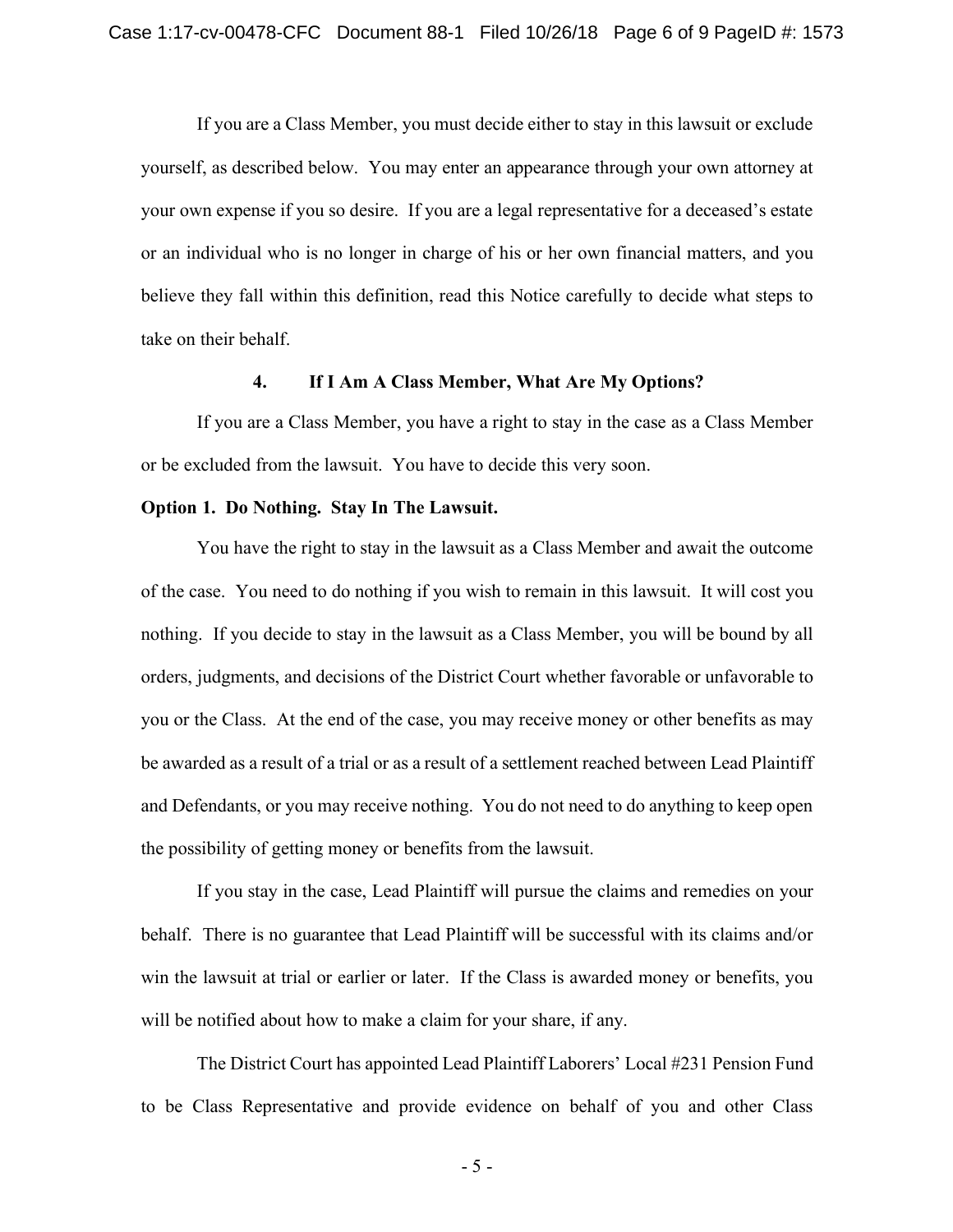Members. The District Court has also appointed the following law firm as Class Counsel Members. The District Court has also appointed the following law firm as Class Counsel for those Class Members who stay in the lawsuit: for those Class Members who stay in the lawsuit:

ROBBINS GELLER RUDMAN ROBBINS GELLER RUDMAN & DOWD LLP & DOWD LLP 655 West Broadway, Suite 1900 655 West Broadway, Suite 1900 San Diego, CA 92101 San Diego, CA 92101 www.rgrdlaw.com www.rgrdlaw.com

More information is available about Class Counsel on the website listed above. More information is available about Class Counsel on the website listed above.

In the event that Lead Plaintiff is successful through trial or settlement, Class In the event that Lead Plaintiff is successful through trial or settlement, Class Counsel will seek attorneys' fees and expenses. You will not be personally responsible for Counsel will seek attorneys' fees and expenses. You will not be personally responsible for any fees, costs, or expenses of Class Counsel relating to the prosecution of this lawsuit. any fees, costs, or expenses of Class Counsel relating to the prosecution of this lawsuit.

Please keep in mind that if you do nothing now and stay in the lawsuit, you will Please keep in mind that if you do nothing now and stay in the lawsuit, you will give up your rights to sue Defendants separately in another lawsuit regarding legal claims give up your rights to sue Defendants separately in another lawsuit regarding legal claims that are, or could have been, part of this lawsuit (described below), and your rights to recover in other lawsuits involving Defendants may be impacted. You also may forego your right to pursue claims based on alternative legal theories in favor of the theories being your right to pursue claims based on alternative legal theories in favor of the theories being pursued in this case. You waive your right to bring a separate lawsuit if you do not exclude pursued in this case. You waive your right to bring a separate lawsuit if you do not exclude yourself from this case. If you stay in the case, you will be legally bound by all of the yourself from this case. If you stay in the case, you will be legally bound by all of the orders that the District Court issues in this case, including final judgment. orders that the District Court issues in this case, including final judgment.

#### **Option 2. Exclude Yourself From The Lawsuit. Option 2. Exclude Yourself From The Lawsuit.**

Alternatively, you have the right to not be part of this lawsuit by excluding yourself Alternatively, you have the right to not be part of this lawsuit by excluding yourself or "opting out" of the Class. If you wish to exclude yourself, you must do so on or before

, as described below. If you exclude yourself from the Class, you give up your right to receive any money or other benefits awarded in this case, and you will not be bound by any judgments or other orders of the District Court whether favorable or unfavorable to by any judgments or other orders of the District Court whether favorable or unfavorable to you and/or the Class. Additionally, if you exclude yourself from the Class, you will keep you and/or the Class. Additionally, if you exclude yourself from the Class, you will keep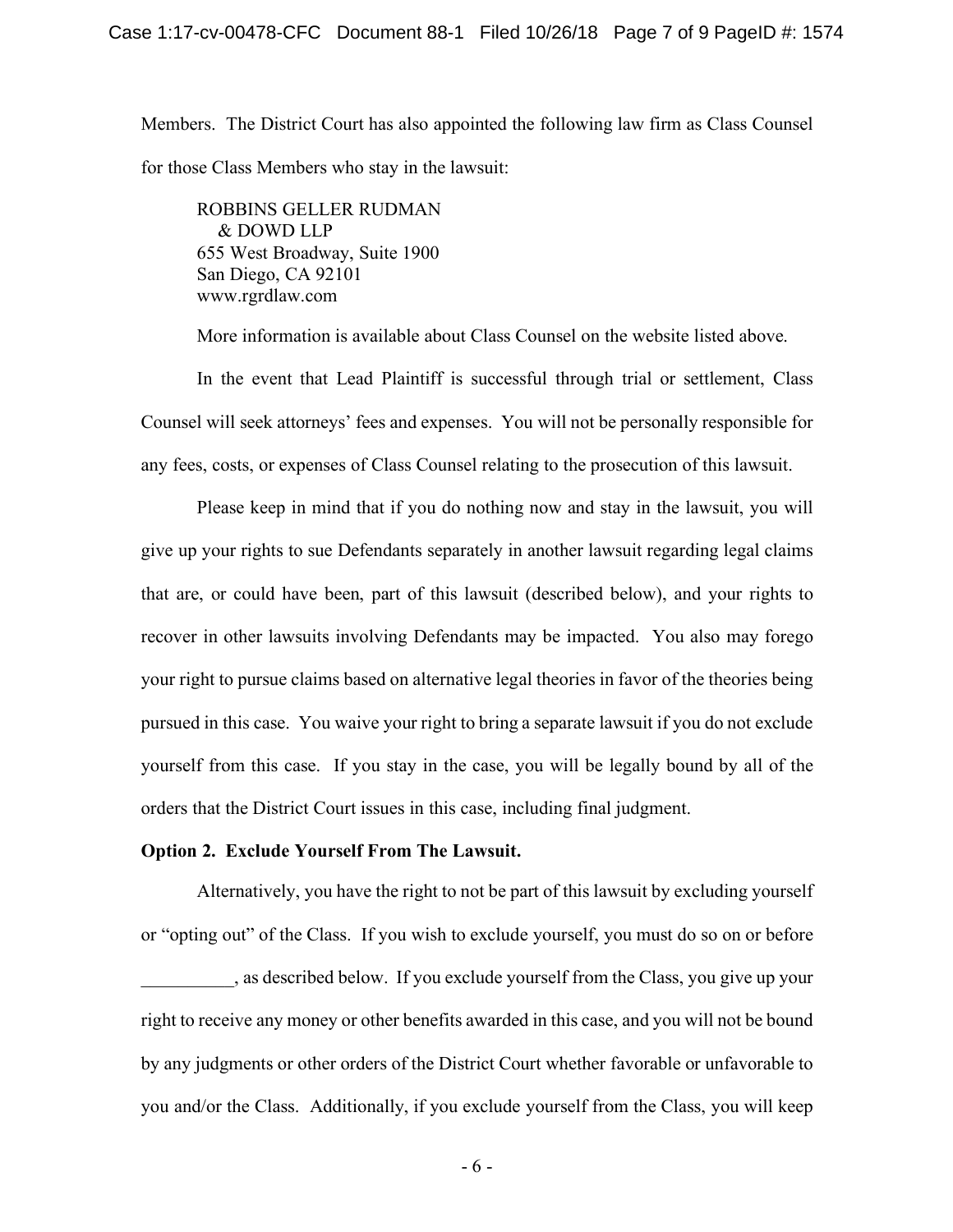your rights, if any, to sue Defendants separately in another lawsuit and bring the same legal your rights, if any, to sue Defendants separately in another lawsuit and bring the same legal claims that are part of this lawsuit. If you wish to pursue your own lawsuit, you will need claims that are part of this lawsuit. If you wish to pursue your own lawsuit, you will need to exclude yourself and hire and pay your own lawyer. If you choose this option, you to exclude yourself and hire and pay your own lawyer. If you choose this option, you should be aware that your claims may be subject to a statute of limitations which sets a should be aware that your claims may be subject to a statute of limitations which sets a deadline for filing the lawsuit within a certain period of time. deadline for filing the lawsuit within a certain period of time.

## **5. How Do I Exclude Myself from the Class? How Do I Exclude Myself from the Class?**

To exclude yourself from this lawsuit and/or preserve your right to bring a separate To exclude yourself from this lawsuit and/or preserve your right to bring a separate case, you must make a request to be excluded in writing and mail it to: case, you must make a request to be excluded in writing and mail it to:

> Lionbridge Technologies, Inc. Securities Litigation Lionbridge Technologies, Inc. Securities Litigation c/o Gilardi & Co. LLC c/o Gilardi & Co. LLC 3301 Kerner Blvd. 3301 Kerner Blvd. San Rafael, CA 94901 San Rafael, CA 94901

*All requests for exclusion must be postmarked on or before* \_\_\_\_\_\_\_\_\_\_. *All requests for exclusion must be postmarked on or before* 

Your request for exclusion *must* contain: Your request for exclusion **must** 

1. The name of the lawsuit (*Laborers' Local #231 Pension Fund v. Cowan, et*  The name of the lawsuit *(Laborers' Local #231 Pension Fund v. Cowan, et* 

## *al.*); *al.);*

- 2. Your full name; Your full name;
- 3. Your current address; Your current address;

4. A clear statement that you wish to be excluded such as: "**I request**  4. *A* clear statement that you wish to be excluded such as: **"I request exclusion from the Class**"; **exclusion from the Class";** 

5. The number of Lionbridge common shares you held as of the close of The number of Lionbridge common shares you held as of the close of business on January 27, 2017; and business on January 27, 2017; and

6. Your signature. 6. Your signature.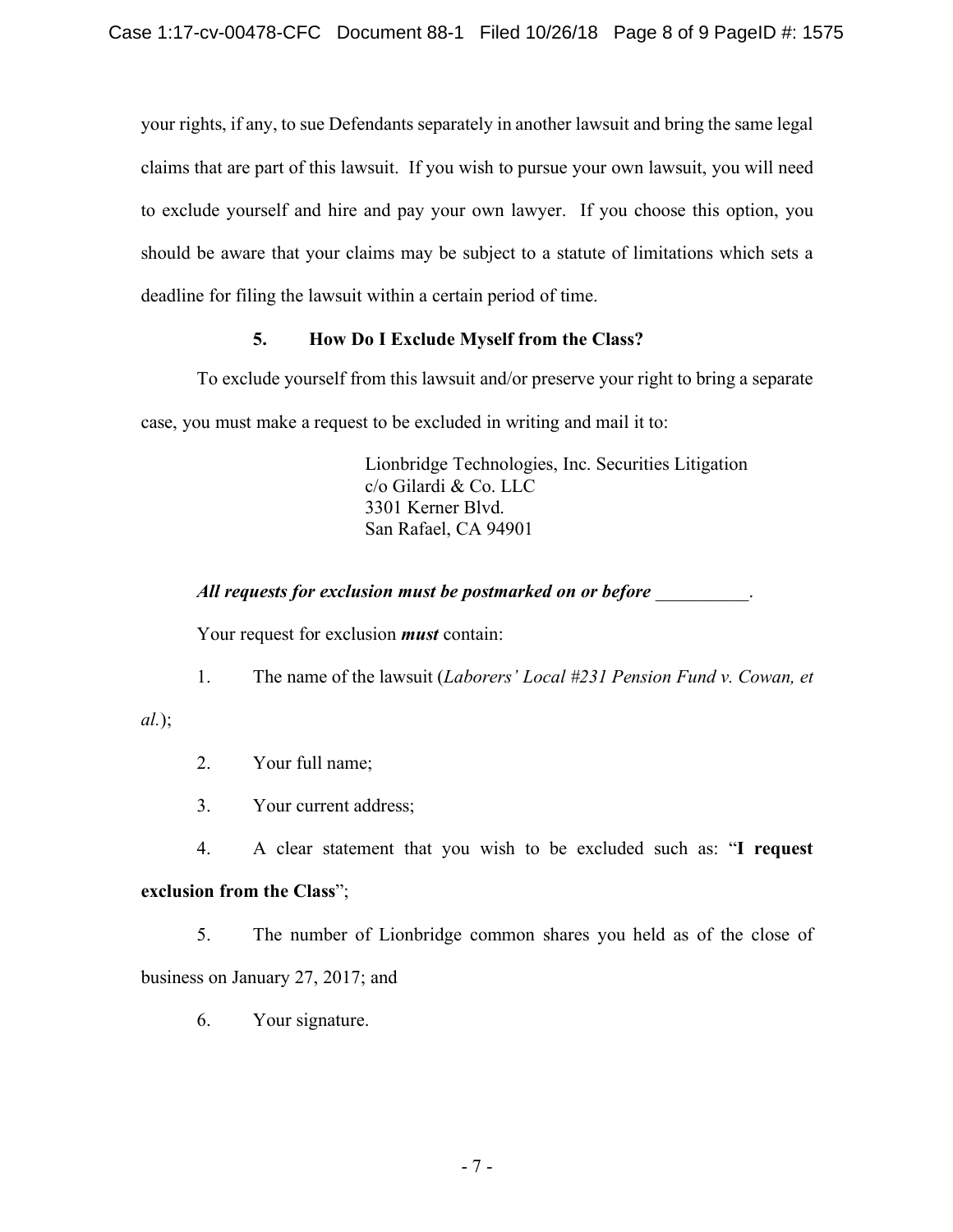Class Counsel will file your request for exclusion with the District Court. If you Class Counsel will file your request for exclusion with the District Court. If you

are signing on behalf of a Class Member (such as an estate or incompetent person), as a are signing on behalf of a Class Member (such as an estate or incompetent person), as a

legal representative, please include your full name and the basis for your authority.

## **IF YOU DO NOT EXCLUDE YOURSELF BY THE DEADLINE ABOVE, YOU IF YOU DO NOT EXCLUDE YOURSELF BY THE DEADLINE ABOVE, YOU WILL REMAIN PART OF THE CLASS AND BE BOUND BY THE ORDERS OF WILL REMAIN PART OF THE CLASS AND BE BOUND BY THE ORDERS OF THE DISTRICT COURT IN THIS LAWSUIT, INCLUDING FINAL JUDGMENT, THE DISTRICT COURT IN THIS LAWSUIT, INCLUDING FINAL JUDGMENT,**  WHETHER OR NOT IT IS FAVORABLE TO LEAD PLAINTIFF AND YOU.

## **6. How Do I Find Out More About This Lawsuit? 6. How Do I Find Out More About This Lawsuit?**

If you have any questions about the lawsuit or any matter raised in this notice, If you have any questions about the lawsuit or any matter raised in this notice,

please contact Gilardi & Co. LLC at www. .com or toll free at  $1$  ( $\)$  -  $\,$ .

You may also contact Class Counsel through their website, listed above. You may also contact Class Counsel through their website, listed above.

Complete copies of the documents filed in these lawsuits may be examined and Complete copies of the documents filed in these lawsuits may be examined and

copied at any time during regular office hours at the Clerk of the Court, United States copied at any time during regular office hours at the Clerk of the Court, United States

District Court for the District of Delaware, located at 844 North King Street, Unit 18, District Court for the District of Delaware, located at 844 North King Street, Unit 18,

Wilmington, Delaware 19801-3570 or for a fee at www.pacer.gov. Wilmington, Delaware 19801-

## PLEASE DO NOT TELEPHONE OR CONTACT THE COURT OR THE CLERK **OF THE COURT REGARDING THIS NOTICE. OF THE COURT REGARDING THIS NOTICE.**

DATED: 2018

DATED: 2018 BY ORDER OF THE UNITED STATES DISTRICT COURT FOR THE DISTRICT DISTRICT COURT FOR THE DISTRICT

OF OF

DELAWARE DELAWARE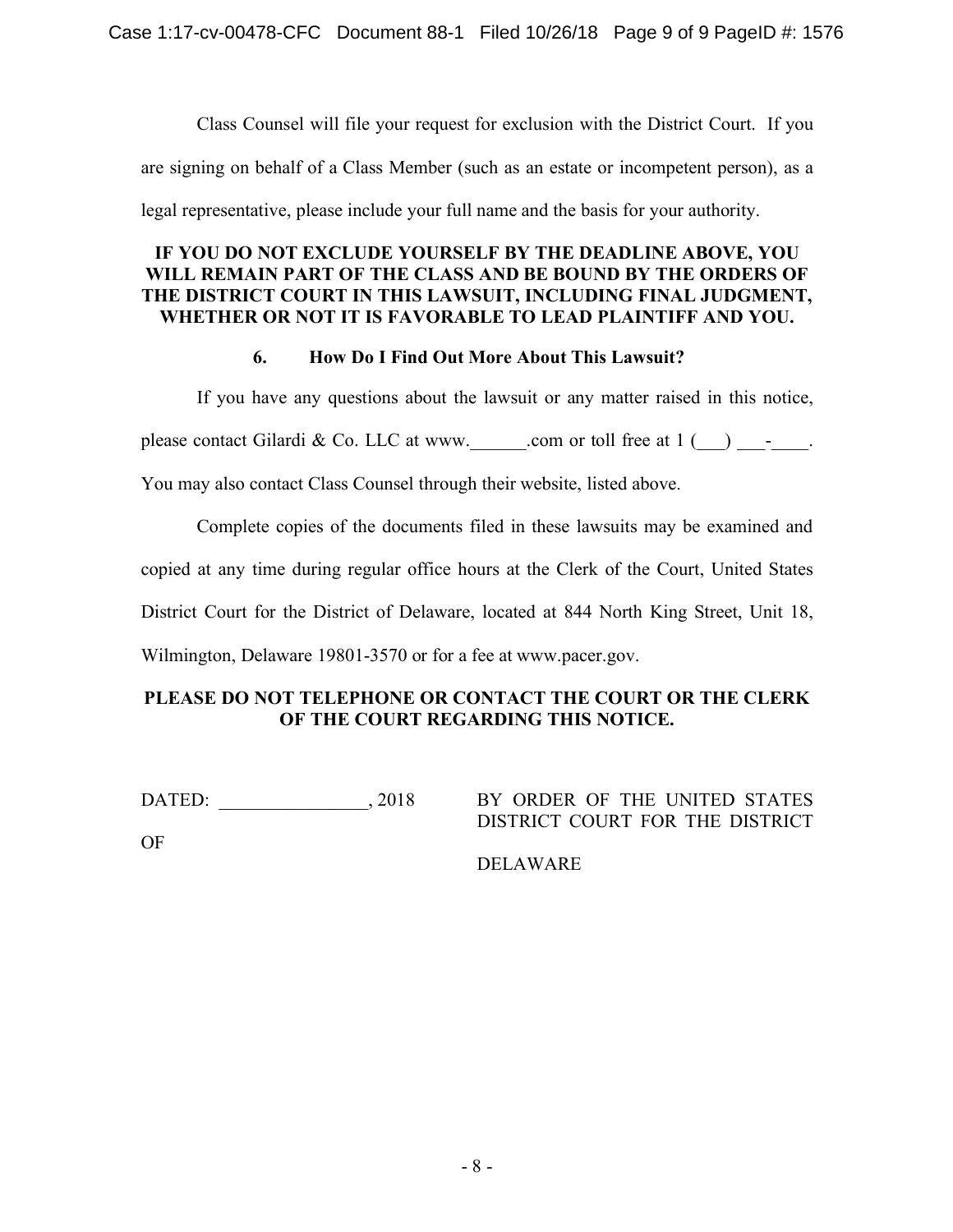Case 1:17-cv-00478-CFC Document 88-2 Filed 10/26/18 Page 1 of 3 PageID #: 1577

# **EXHIBIT B**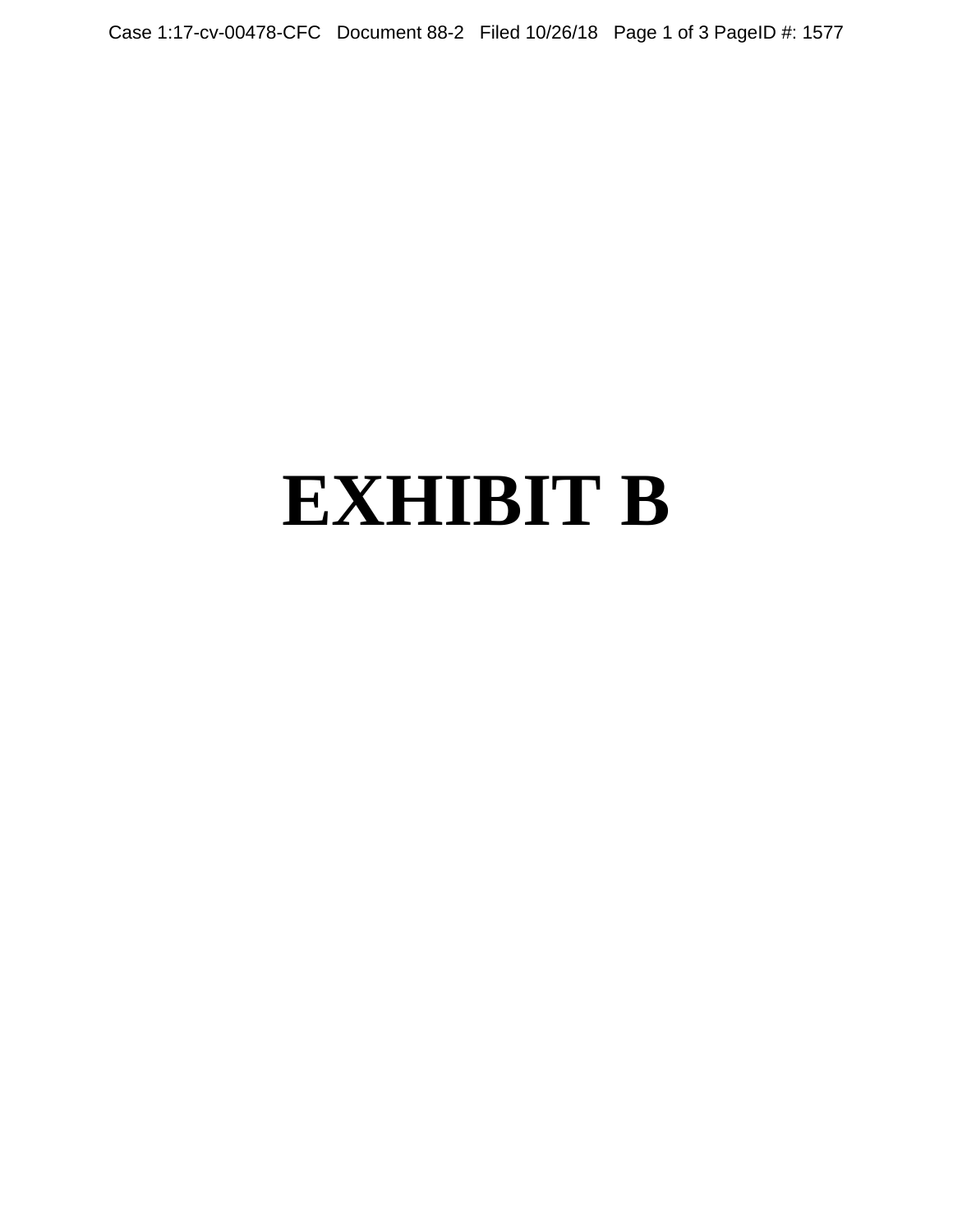LABORERS' LOCAL #231 PENSION LABORERS' LOCAL #231 PENSION FUND, Individually and on Behalf of All FUND, Individually and on Behalf of All Others Similarly Situated, Others Similarly Situated,

Plaintiff, Plaintiff,

v.

v. C.A. No. 1:17-cv-00478-CFC

RORY J. COWAN, *et al.*, CLASS ACTION

CLASS ACTION

Defendants. Defendants.

## **NOTICE PLAN NOTICE PLAN**

Notice will issue in the following manner: Notice will issue in the following manner:

1. The firm of Gilardi & Co. LLC ("Notice Administrator") is appointed and The firm of Gilardi & Co. LLC ("Notice Administrator") is appointed and authorized to supervise and administer the notice procedure. authorized to supervise and administer the notice procedure.

2. The Notice Administrator shall compile a list of names and addresses of the The Notice Administrator shall compile a list of names and addresses of the record holders of Lionbridge Technologies, Inc. ("Lionbridge") common stock as of record holders of Lionbridge Technologies, Inc. ("Lionbridge") common stock as of January 27, 2017, that Lionbridge will have provided.

3. The Notice Administrator shall, not later than twenty-one (21) calendar The Notice Administrator shall, not later than twenty-one (21) calendar days from receipt of the Lionbridge stock ownership records, send through the United days from receipt of the Lionbridge stock ownership records, send through the United States mail, by first class mail, the form of Notice, substantially in the form attached as States mail, by first class mail, the form of Notice, substantially in the form attached as Exhibit A to the Motion, to each record holder identified on the list (the date on which this mailing is postmarked, the "Notice Date"). mailing is postmarked, the "Notice Date").

4. Brokerage firms, banks, institutions, investment funds, investment 4. Brokerage firms, banks, institutions, investment funds, investment companies, investment advisors, investment portfolios, mutual fund trusts, mutual companies, investment advisors, investment portfolios, mutual fund trusts, mutual investment funds, investment managers, and any other Persons who are or who claim to be investment funds, investment managers, and any other Persons who are or who claim to be nominees that held Lionbridge common stock for the benefit of another person on January nominees that held Lionbridge common stock for the benefit of another person on January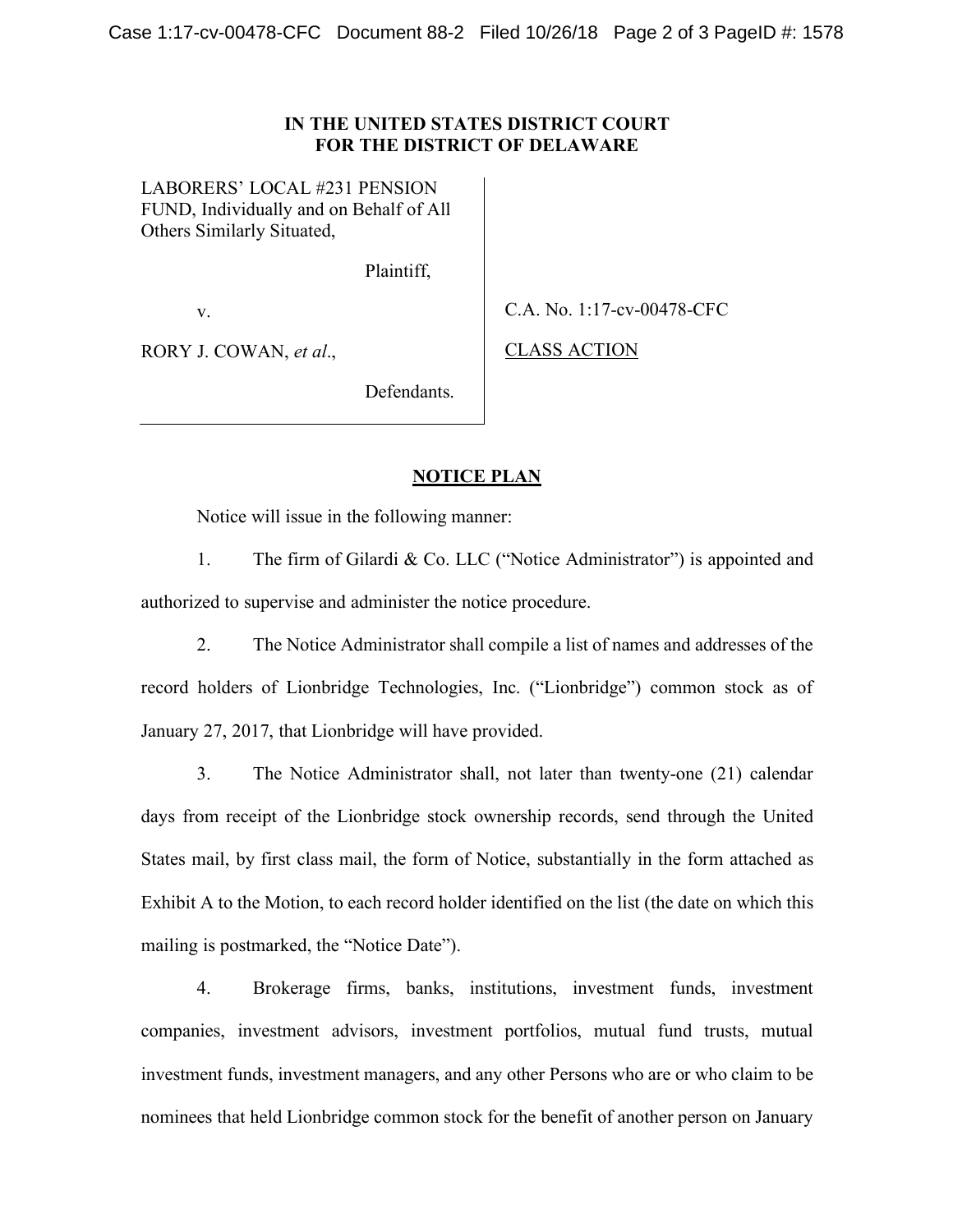27, 2017 shall be requested to: (a) send the Notice to all such beneficial owners of 27, 2017 shall be requested to: (a) send the Notice to all such beneficial owners of Lionbridge common stock within ten (10) calendar days after receipt thereof; or (b) send a Lionbridge common stock within ten (10) calendar days after receipt thereof; or (b) send a list of the names and addresses of such beneficial owners to the Notice Administrator list of the names and addresses of such beneficial owners to the Notice Administrator within ten (10) calendar days thereof, in which case the Notice Administrator shall within ten (10) calendar days thereof, in which case the Notice Administrator shall promptly mail the Notice to such beneficial owners. promptly mail the Notice to such beneficial owners.

5. The Notice Administrator shall cause to be published on one occasion in the The Notice Administrator shall cause to be published on one occasion in the national edition of *Investor's Business Daily* and over the *Business Wire* the Notice, national edition of *Investor's Business Daily* and over the *Business Wire* the Notice, substantially in the form attached as Exhibit A to the Motion, not later than fourteen (14) substantially in the form attached as Exhibit A to the Motion, not later than fourteen (14) days after the mailing of the Notice, which will give those who did not receive such Notice days after the mailing of the Notice, which will give those who did not receive such Notice an opportunity to request it and to protect their rights in this action. an opportunity to request it and to protect their rights in this action.

6. The Notice shall provide an address for the purpose of receiving requests 6. The Notice shall provide an address for the purpose of receiving requests for exclusion from the Class. After the period allowed for Class members to request for exclusion from the Class. After the period allowed for Class members to request exclusion has expired, Class Counsel shall promptly file all such requests for exclusion and exclusion has expired, Class Counsel shall promptly file all such requests for exclusion and serve copies of the same on all parties. serve copies of the same on all parties.

7. The deadline for exclusion from the Class shall be 45 calendar days after The deadline for exclusion from the Class shall be 45 calendar days after the Notice Date. the Notice Date.

8. The costs of the notice process shall be borne by Class Counsel.